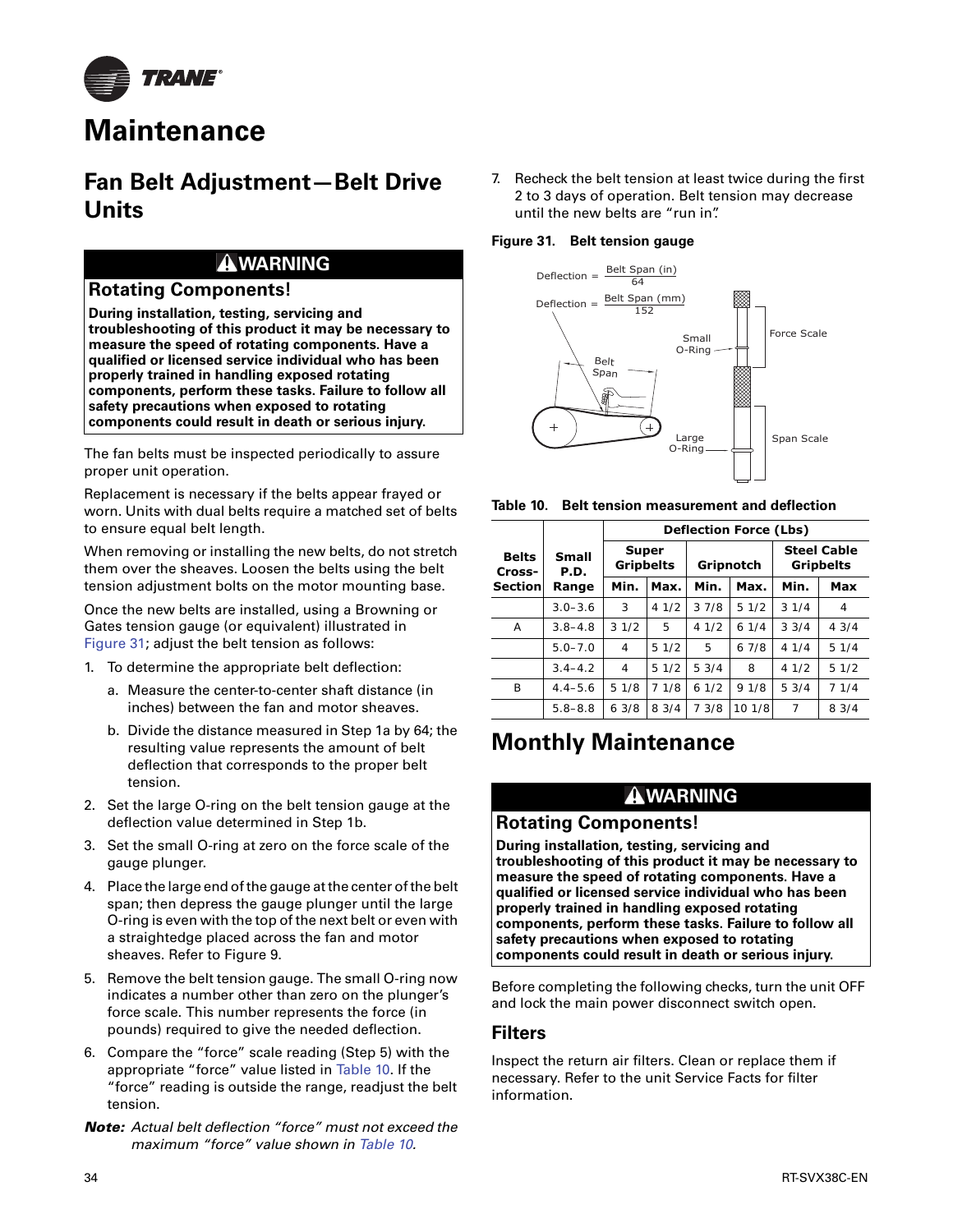

# **Condensate Overflow Switch**

During maintenance, the switch float (black ring) must be checked to ensure free movement up and down.

### **Cooling Season**

- Check the unit's drain pans and condensate piping to ensure that there are no blockages.
- Inspect the evaporator and condenser coils for dirt, bent fins, etc. If the coils appear dirty, clean them according to the instructions described in "Coil Cleaning" later in this section.
- Manually rotate the condenser fan(s) to ensure free movement and check motor bearings for wear. Verify that all of the fan mounting hardware is tight.
- Inspect the F/A-R/A damper hinges and pins to ensure that all moving parts are securely mounted. Keep the blades clean as necessary.
- Verify that all damper linkages move freely; lubricate with white grease, if necessary.
- Check supply fan motor bearings; repair or replace the motor as necessary.
- Check the fan shaft bearings for wear. Replace the bearings as necessary.
- Check the supply fan belt. If the belt is frayed or worn, replace it. Refer to the "Fan Belt Adjustment" section for belt replacement and adjustments.
- Verify that all wire terminal connections are tight.
- Remove any corrosion present on the exterior surfaces of the unit and repaint these areas.
- Generally inspect the unit for unusual conditions (e.g., loose access panels, leaking piping connections, etc.)
- Make sure that all retaining screws are reinstalled in the unit access panels once these checks are complete.
- With the unit running, check and record the ambient temperature, compressor suction and discharge pressures (each circuit), and superheat (each circuit).
- Record this data on an "operator's maintenance log" like the one shown in Table 11, p. 37. If the operating pressures indicate a refrigerant shortage, measure the system superheat. For guidelines, refer to the "Compressor Start-Up" section.
- *Note: Do not release refrigerant to the atmosphere! If adding or removing refrigerant is required, the service technician must comply with all federal, state and local laws.*

# **Heating Season**

- Inspect the unit's air filters. If necessary, clean or replace them.
- Check supply fan motor bearings; repair or replace the motor as necessary.
- Inspect both the main unit control panel and heat section control box for loose electrical components and terminal connections, as well as damaged wire insulation. Make any necessary repairs.
- Clean burner area; verify gas heat system operates properly.

# **Coil Cleaning**

Regular coil maintenance, including annual cleaning, enhances the unit's operating efficiency by minimizing:

- Compressor head pressure and amperage draw
- Evaporator water carryover
- Fan brake horsepower, due to increased static pressure losses
- Airflow reduction

At least once each year, or more often if the unit is located in a "dirty" environment, clean the evaporator and condenser coils using the instructions outlined below. Be sure to follow these instructions as closely as possible to avoid damaging the coils.

*Note: For units equipped with hail guards follow removal procedure listed below.* 

# **Hail Guard Removal**

- Unlatch hail guard.
- Pull the top of the hail guard outward until the fastener studs are free of the retaining nuts.
- Lift the hail guard from the lower retaining bracket and set aside.

To clean refrigerant coils, use a soft brush and a sprayer (either a garden pump-up type or a high-pressure sprayer). A high-quality detergent is also required; suggested brands include SPREX A.C., OAKITE 161, OAKITE 166, and COILO. If the detergent selected is strongly alkaline (ph value exceeds 8.5), add an inhibitor.

# **WARNING**

### **Hazardous Chemicals!**

**Coil cleaning agents can be either acidic or highly alkaline. Handle chemical carefully. Proper handling should include goggles or face shield, chemical resistant gloves, boots, apron or suit as required. For personal safety refer to the cleaning agent manufacturer's Materials Safety Data Sheet and follow all recommended safe handling practices. Failure to follow all safety instructions could result in death or serious injury.**

- 1. Remove enough panels from the unit to gain access to the coil.
- 2. Protect all electrical devices such as motors and controllers from any over spray.
- 3. Straighten any bent coil fins with a fin comb.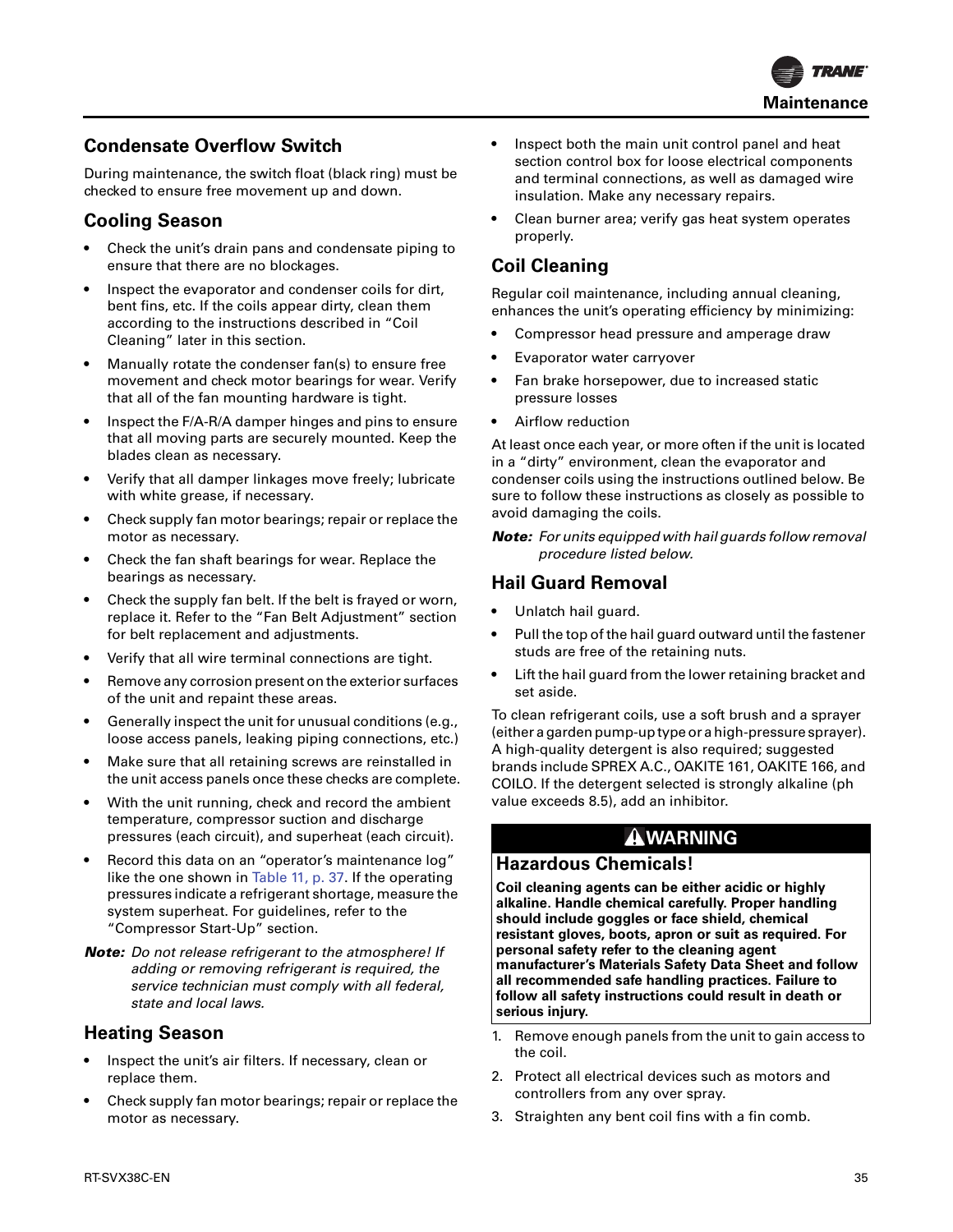

4. Mix the detergent with water according to the manufacturer's instructions. If desired, heat the solution BUT DO NOT EXCEED 150°F maximum to improve its cleansing capability.

# **WARNING**

#### **Hazardous Pressures!**

**Coils contain refrigerant under pressure. When cleaning coils, maintain coil cleaning solution temperature under 150°F to avoid excessive pressure in the coil. Failure to follow these safety precautions could result in coil bursting, which could result in death or serious injury.**

- 5. Pour the cleaning solution into the sprayer. If a high-pressure sprayer is used:
	- a. Do not allow sprayer pressure to exceed 600 psi.
	- b. The minimum nozzle spray angle is 15 degrees.
	- c. Maintain a minimum clearance of 6" between the sprayer nozzle and the coil.
	- d. Spray the solution perpendicular (at 90 degrees) to the coil face.
- 6. Spray the leaving-airflow side of the coil first; then spray the opposite side of the coil. Allow the cleaning solution to stand on the coil for 5 minutes.
- 7. Rinse both sides of the coil with cool, clean water.
- 8. Inspect both sides of the coil; if it still appears to be dirty, repeat Steps 6 and 7.
- 9. Reinstall all of the components and panels removed in Step 1 and any protective covers installed in Step 2.
- *Note: For units equipped with hail guards follow reinstallation procedure listed below.*

# **Hail Guard Reinstallation**

1. To reinstall the hail guard, locate the bottom of the hail guard in the lower bracket and secure it to the upper unit bracket with the attached fasteners.

*Note: Secure hail guard latches.*

#### **Figure 32. Slide latch**



2. Restore the unit to its operational status and check system operation.

# **Annual Maintenance**

• Clean and repaint any corroded surface.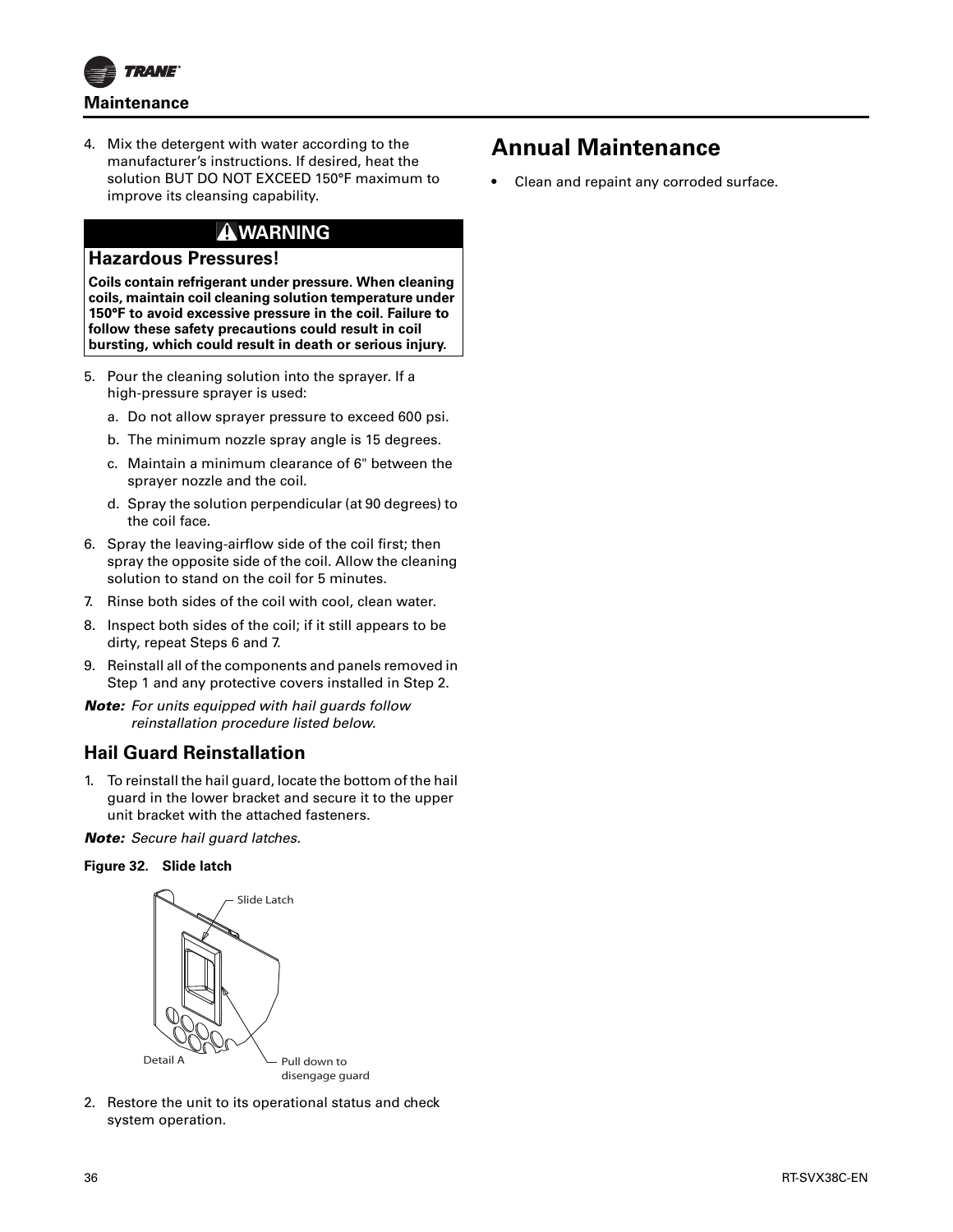

# **Final Process**

For future reference, you may find it helpful to record the unit data requested in the blanks provided.

\_\_\_\_\_\_\_\_\_\_\_\_\_\_\_\_\_\_\_\_\_\_\_\_\_\_\_\_\_\_\_\_\_\_\_\_\_\_\_\_\_\_\_\_\_

\_\_\_\_\_\_\_\_\_\_\_\_\_\_\_\_\_\_\_\_\_\_\_\_\_\_\_\_\_\_\_\_\_\_\_\_\_\_\_\_\_\_\_\_\_

#### **Complete Model Number**

**Schematics**

\_\_\_\_\_\_\_\_\_\_\_\_\_\_\_\_\_\_\_\_\_\_\_\_\_\_\_\_\_\_\_\_\_\_\_\_\_\_\_\_\_\_\_

\_\_\_\_\_\_\_\_\_\_\_\_\_\_\_\_\_\_\_\_\_\_\_\_\_\_\_\_\_\_\_\_\_\_\_\_\_\_\_\_\_\_\_

\_\_\_\_\_\_\_\_\_\_\_\_\_\_\_\_\_\_\_\_\_\_\_\_\_\_\_\_\_\_\_\_\_\_\_\_\_\_\_\_\_\_\_

**Connections**

**Unit Serial Number**

#### **Wiring Diagram Numbers (from unit control panel)**

**Table 11. Sample maintenance log**

| <b>Refrigerant Circuit #1</b> |                                               |                         |                          | <b>Refrigerant Circuit #2</b>    |                                  |                            |              |                              |                    |                                  |                                  |                           |              |
|-------------------------------|-----------------------------------------------|-------------------------|--------------------------|----------------------------------|----------------------------------|----------------------------|--------------|------------------------------|--------------------|----------------------------------|----------------------------------|---------------------------|--------------|
| <b>Date</b>                   | <b>Current</b><br><b>Ambient</b><br>Temp. F/C | Compr.<br>Oil Level kPa | Suct.<br>Press.<br>Psig/ | Disch.<br>Press.<br>Psig/<br>kPa | Liquid<br>Press.<br>Psig/<br>kPa | Super Sub-<br>-heat<br>F/C | cool.<br>F/C | Compr. Suct.<br>Oil<br>Level | Press.<br>Psig/kPa | Disch.<br>Press.<br>Psig/<br>kPa | Liquid<br>Press.<br>Psig/<br>kPa | Super-Sub-<br>heat<br>F/C | cool.<br>F/C |
|                               |                                               | ok<br>low               |                          |                                  |                                  |                            |              | . ok<br>· Iow                |                    |                                  |                                  |                           |              |
|                               |                                               | ok<br>low               |                          |                                  |                                  |                            |              | - ok<br>- Iow                |                    |                                  |                                  |                           |              |
|                               |                                               | ok<br>low               |                          |                                  |                                  |                            |              | ok<br>low                    |                    |                                  |                                  |                           |              |
|                               |                                               | ok<br>low               |                          |                                  |                                  |                            |              | - ok<br>- Iow                |                    |                                  |                                  |                           |              |
|                               |                                               | ok<br>low               |                          |                                  |                                  |                            |              | . ok<br>low                  |                    |                                  |                                  |                           |              |
|                               |                                               | ok<br>low               |                          |                                  |                                  |                            |              | ok ·<br>- Iow                |                    |                                  |                                  |                           |              |
|                               |                                               | ok<br>low               |                          |                                  |                                  |                            |              | ok<br>· Iow                  |                    |                                  |                                  |                           |              |
|                               |                                               | ok<br>low               |                          |                                  |                                  |                            |              | - ok<br>- Iow                |                    |                                  |                                  |                           |              |
|                               |                                               | ok<br>low               |                          |                                  |                                  |                            |              | - ok<br>- Iow                |                    |                                  |                                  |                           |              |
|                               |                                               | ok<br>low               |                          |                                  |                                  |                            |              | - ok<br>- Iow                |                    |                                  |                                  |                           |              |
|                               |                                               | ok<br>low               |                          |                                  |                                  |                            |              | ok<br>· Iow                  |                    |                                  |                                  |                           |              |

**Note:** Check and record the data requested above each month during the cooling season with the unit running.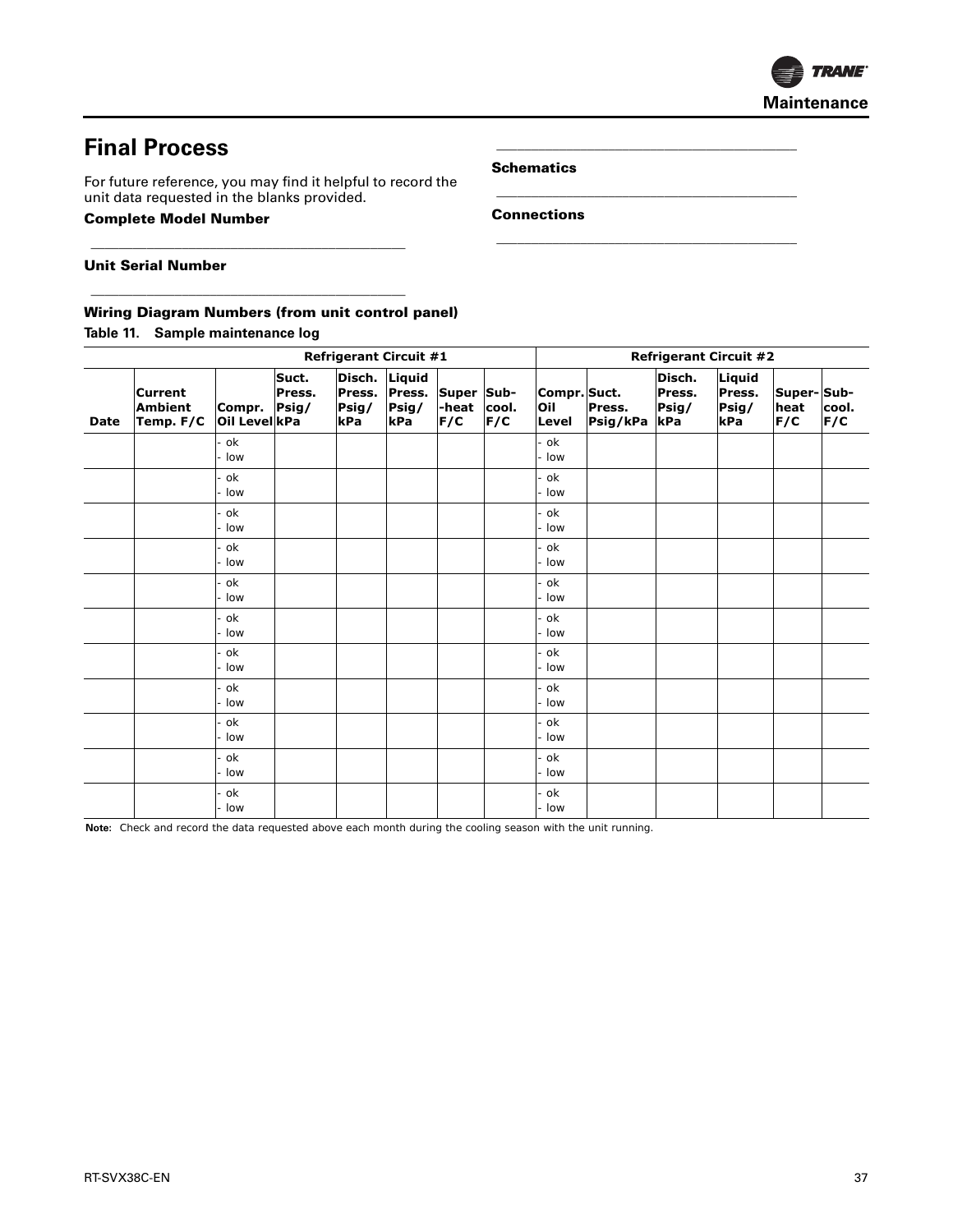

# **Troubleshooting**

# **ReliaTel™ Control**

The RTRM has the ability to provide the service personnel with some unit diagnostics and system status information.

Before turning off the main power disconnect switch, use the following steps to check the ReliaTel Refrigeration Module (RTRM). All diagnostics and system status information stored in the RTRM will be lost when the main power is turned off.

# **WARNING**

# **Live Electrical Components!**

**During installation, testing, servicing and troubleshooting of this product, it may be necessary to work with live electrical components. Have a qualified licensed electrician or other individual who has been properly trained in handling live electrical components perform these tasks. Failure to follow all electrical safety precautions when exposed to live electrical components could result in death or serious injury.**

To prevent injury or death from electrocution, it is the responsibility of the technician to recognize this hazard and use extreme care when performing service procedures with the electrical power energized.

- 1. Verify that the Liteport LED on the RTRM is burning continuously. If the LED is lit, go to Step 3.
- 2. If the LED is not lit, verify that 24 VAC is present between J1-1 and J1-2. If 24 VAC is present, proceed to Step 3. If 24 VAC is not present, check the unit main power supply and check the transformer (TNS1). Proceed to Step 3 if necessary.
- 3. Using "Method 1" or "Method 2" in the "System Status Diagnostic" section, check the following:
	- System status
	- Heating status
	- Cooling status

If a System failure is indicated, proceed to Step 4. If no failures are indicated, proceed to Step 5.

- 4. If a System failure is indicated, recheck Steps 1 and 2. If the LED is not lit in Step 1, and 24 VAC is present in Step 2, the RTRM has failed. Replace the RTRM.
- 5. If no failures are indicated, use one of the TEST mode procedures described in the "Unit Start-Up" section to start the unit. This procedure allows you to check all of the RTRM outputs and all of the external controls (relays, contactors, etc.) that the RTRM outputs energize, for each respective mode. Proceed to Step 6.
- 6. Step the system through all of the available modes, and verify operation of all outputs, controls, and modes. If a problem in operation is noted in any mode, you may leave the system in that mode for up to one hour while troubleshooting. Refer to the sequence of

operations for each mode, to assist in verifying proper operation. Make the necessary repairs and proceed to Steps 7 and 8.

- 7. If no abnormal operating conditions appear in the test mode, exit the test mode by turning the power to OFF at the main power disconnect switch.
- 8. Refer to the individual component test procedures if other microelectronic components are suspect.

# **System Status Checkout Procedure**

Check system status by using one of the following two methods:

# **Method 1**

If the Zone Sensor Module (ZSM) is equipped with a remote panel with LED status indication, you can check the unit within the space. If the ZSM does not have LEDs, use Method 2. BAYSENS110\*, BAYSENS109\*, BAYSENS119\*, BAYSENS023A all have the remote panel indication feature. The LED descriptions are listed below.

### **LED 1 (System)**

| On       | During normal operation                 |
|----------|-----------------------------------------|
| Off      | If a system failure occurs or LED fails |
| Flashing | Indicates test mode                     |

# **LED 2 (Heat)**

| On  | When the heat cycle is operating            |
|-----|---------------------------------------------|
| Off | When the heat cycle terminates or LED fails |
|     | Flashing   Indicates a heating failure      |

# **LED 3 (Cool)**

| On               | When the cooling cycle is operating            |
|------------------|------------------------------------------------|
| $\overline{Off}$ | When the cooling cycle terminates or LED fails |
|                  | Flashing   Indicates a cooling failure         |

# **LED 4 (Service)**

| On  | Indicates a clogged filter                                                              |
|-----|-----------------------------------------------------------------------------------------|
| Off | During normal operation                                                                 |
|     | Flashing   Indicates an evaporator fan failure or<br>condensate overflow switch failure |

The following sections contain a complete listing of failure indication causes.

### **System failure**

Check the voltage between terminals 6 and 9 on J6; it should read approximately 32 VDC. If no voltage is present, a system failure has occurred. Refer to Step 4 in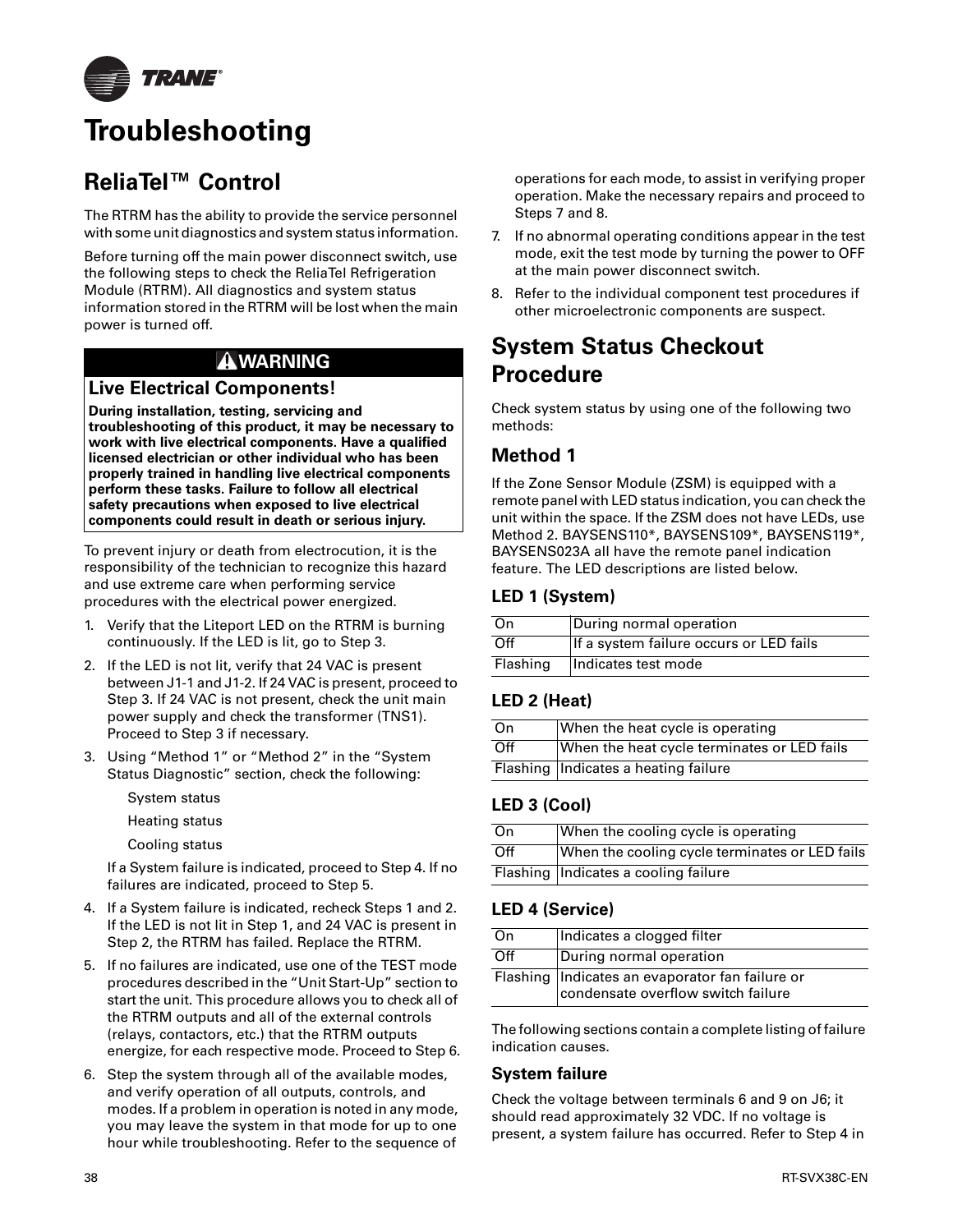

the previous section for the recommended troubleshooting procedure.

#### **Heating Failure**

Verify heat failure by ignition module (IGN) LED indicator:

| Off        | No power or power failure    |                              |  |  |  |  |
|------------|------------------------------|------------------------------|--|--|--|--|
| On         | Normal                       |                              |  |  |  |  |
|            | Slow flash Normal, heat call |                              |  |  |  |  |
| Fast flash | 1 flash                      | <b>Communication failure</b> |  |  |  |  |
|            | 2 flashes                    | System lockout               |  |  |  |  |
|            | 3 flashes                    | Pressure switch fail         |  |  |  |  |
|            | 4 flashes                    | TC01 or TC02 open            |  |  |  |  |
|            | 5 flashes                    | Flame without gas valve      |  |  |  |  |
|            | 6 flashes                    | Flame rollout open           |  |  |  |  |

#### **Cooling Failure**

- Cooling and heating set point (slide pot) on the zone sensor has failed. Refer to the "Zone Sensor Test Procedure" section.
- Zone temperature thermistor ZTEMP on ZTS failed. Refer to the "Zone Sensor Test Procedure" section.
- CC1 or CC2 24 VAC control circuit has opened—check CC1 and CC2 coils and any of the controls below that apply to the unit (HPC1, HPC2).
- LPC1 has opened during the 3-minute minimum "on time" during 4 consecutive compressor starts—check LPC1 or LPC2 by testing voltage between the J1-1 and J3-2 terminals on the RTRM and ground. If 24 VAC is present, the LPCs has not tripped. If no voltage is present, LPCs has tripped.

### **Service Failure**

- If the supply fan proving switch has closed, the unit will not operate (when connected to RTOM)—check the fan motor, belts, and proving switch.
- Clogged filter switch has closed—check the filters.
- If the condensate overflow switch is closed, the unit will not operate—check the float position is not in a tripped condition and verify an "open" between wires connecting to RTOM J6-1, J6-2 (ReliaTel™ controls).

#### **Simultaneous Heat and Cool Failure**

• Emergency stop is activated

### **Method 2**

The second method for determining system status is done by checking voltage readings at the RTRM (J6). The following sections list system indication descriptions and the approximate voltages.

#### **System Failure**

- Measure the voltage between terminals J6-9 and J6-6.
- Normal operation = approximately 32 VDC
- System failure = less than 1 VDC, approximately 0.75 VDC
- Test mode = voltage alternates between 32 VDC and 0.75 VDC

#### **Heat Failure**

- Measure the voltage between terminals J6-7 and J6-6.
- Heat operating = approximately 32 VDC
- Heat off = less than 1 VDC, approximately 0.75 VDC
- Heating failure = voltage alternates between 32 VDC and 0.75 VDC

#### **Cool Failure**

- Measure the voltage between terminals J6-8 and J6-6.
- Cool Operating = approximately 32 VDC
- Cool Off = less than 1 VDC, approximately 0.75 VDC
- Cooling Failure = voltage alternates between 32 VDC and 0.75 VDC

#### **Service Failure**

- Measure the voltage between terminals J6-10 and J6-6.
- Clogged filter = approximately 32 VDC.
- Normal = less than 1 VDC, approximately 0.75 VDC Fan Failure = voltage alternates between 32 VDC and 0.75 VDC.

To use LEDs for quick status information at the unit, purchase a BAYSENS110\* ZSM and connect wires with alligator clamps to terminals 6 through 10. Connect each respective terminal wire (6 through 10) from the Zone Sensor to the unit J6 terminals 6 through 10.

*Note: If the system is equipped with a programmable zone sensor, (BAYSENS119\*, or BAYSENS023A), the LED indicators will not function while the BAYSENS110\* is connected.*

# **Resetting Cooling and Ignition Lockouts**

Cooling failures and heating lockouts are reset in an identical manner. Method 1 explains resetting the system from the space; Method 2 explains resetting the system at the unit.

*Note: Before resetting Cooling Failures and Ignition Lockouts check the Failure Status Diagnostics by the methods previously explained. Diagnostics will be lost when the power to the unit is disconnected.*

#### **Resetting Lockouts—Method 1**

To reset the system from the space, turn the "Mode" selection switch at the zone sensor to the OFF position. After approximately 30 seconds, turn the "Mode" selection switch to the desired mode, e.g., Heat, Cool, or Auto.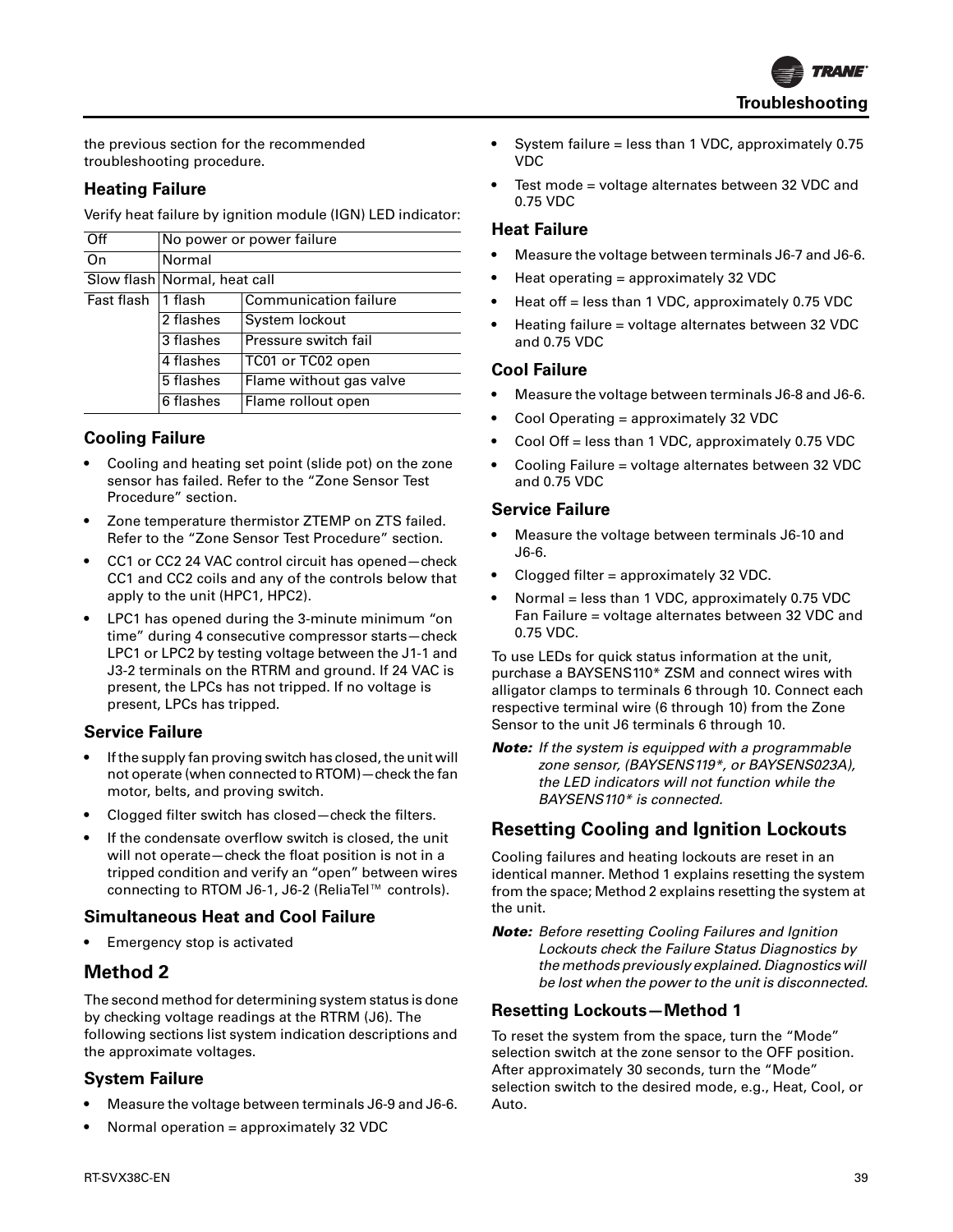

### **Resetting Lockouts—Method 2**

To reset the system at the unit, cycle the unit power by turning the disconnect switch to OFF and then to ON. Lockouts can be cleared through the building management system. Refer to the building management system instructions for more information.

# **Zone Temperature Sensor (ZTS) Service Indicator**

The ZSM SERVICE LED is a generic indicator that will signal the closing of a Normally Open switch at any time, providing the Indoor Motor (IDM) is operating. This indicator is usually used to indicate a clogged filter or an air side fan failure.

The RTRM will ignore the closing of this Normally Open switch for 2  $(\pm 1)$  minutes. This helps prevent nuisance SERVICE LED indications. The exception is the LED will flash 40 seconds after the fan is turned to ON if the Fan Proving Switch is not made.

# **Clogged Filter Switch**

This LED will remain lit the entire time that the Normally Open switch is closed. The LED will be turned off immediately after resetting the switch (to the Normally Open position), or any time that the IDM is turned to OFF.

If the switch remains closed, and the IDM is turned to ON, the SERVICE LED will be turned to ON again after the  $2 (+1)$ minute ignore delay.

This LED being turned to ON will have no other affect on unit operation. It is an indicator only.

# **Fan Failure Switch**

When the "Fan Failure" switch is wired to the RTOM, the LED will remain flashing the entire time the fan proving switch is closed, indicating a fan failure, and it will shut down the unit operations.

# **Condensate Overflow Switch**

When the "Condensate Overflow Switch" is closed, a drain pan overflow condition is indicated, and it will shut unit operations down.

# **Zone Temperature Sensor (ZTS) Test**

*Note: These procedures are not for programmable or digital models and are conducted with the Zone Sensor Module electrically removed from the system.*

# **Test 1—Zone Temperature Thermistor (ZTEMP)**

This component is tested by measuring the resistance between terminals 1 and 2 on the Zone Temperature Sensor. Below are some typical indoor temperatures, and corresponding resistive values.

# **Test 2—Cooling Set Point (CSP) and Heating Set Point (HSP)**

| Table 12. Cooling setpoint and heating setpoint |  |  |  |
|-------------------------------------------------|--|--|--|
|                                                 |  |  |  |

| Zone           | <b>Temperature</b>  | <b>Nominal ZTEMP Resistance</b> |
|----------------|---------------------|---------------------------------|
| $50^{\circ}$ F | $10.0 C$ °          | 19.9 K-Ohms                     |
| 55 $F^{\circ}$ | $12.8^\circ$        | 17 47 K-Ohms                    |
| $60 F$ °       | 15.6C <sup>o</sup>  | $15.3$ K-Ohms                   |
| 65 $F^{\circ}$ | 18.3C <sup>o</sup>  | $13.49$ K-Ohms                  |
| $70 F^{\circ}$ | $21.1 \degree$      | $11.9 K$ -Ohms                  |
| 75 F°          | $23.9C$ °           | $10.50$ K-Ohms                  |
| $80 F$ °       | $26.7C$ °           | $9.3 K$ -Ohms                   |
| $85 F^\circ$   | 29.4C <sup>o</sup>  | 8 25 K-Ohms                     |
| 90 $F^{\circ}$ | 32.2 C <sup>o</sup> | $7.3$ K-Ohms                    |

The resistance of these potentiometers are measured between the following ZSM terminals. Refer to the chart above for approximate resistances at the given setpoints.

Cool SP = Terminals 2 and 3

Range = 100 to 900 Ohms approximate

Heat SP = Terminals 2 and 5

Range = 100 to 900 Ohms approximate

# **Test 3—System Mode and Fan Selection**

The combined resistance of the Mode selection switch and the Fan selection switch can be measured between terminals 2 and 4 on the Zone Sensor. The possible switch combinations are listed below with their corresponding resistance values.

# **Test 4—LED Indicator Test, (SYS ON, HEAT, COOL, and SERVICE)**

### **Method 1**

Testing the LED using a meter with diode test function. Test both forward and reverse bias. Forward bias should measure a voltage drop of 1.5 to 2.5 volts, depending on your meter. Reverse bias will show an Over Load, or open circuit indication if LED is functional.

# **Method 2**

Testing the LED with an analog Ohmmeter. Connect Ohmmeter across LED in one direction; then reverse the leads for the opposite direction. The LED should have at least 100 times more resistance in reverse direction, as compared with the forward direction. If high resistance in both directions, LED is open. If low in both directions, LED is shorted.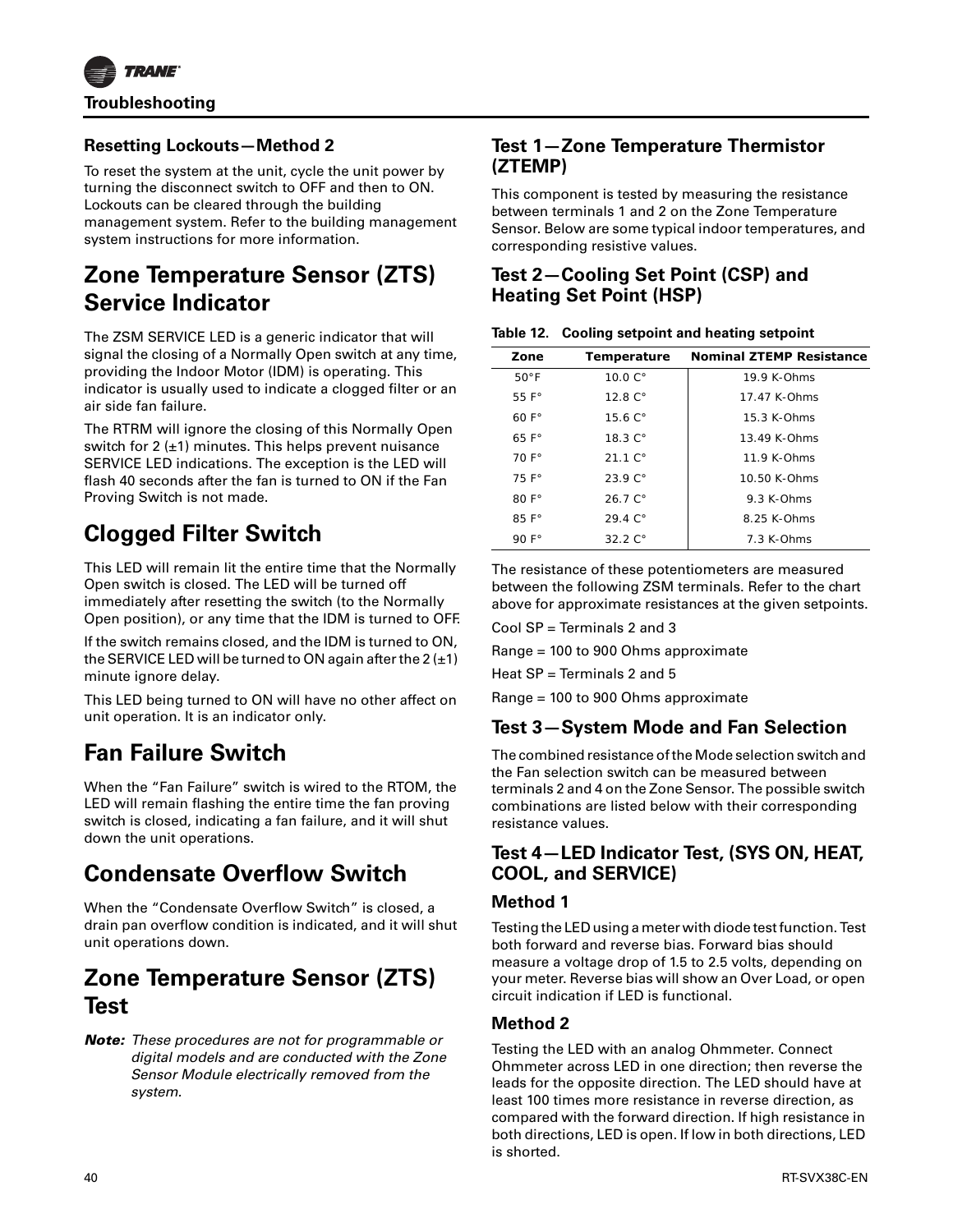

### **Method 3**

To test LEDs with ZSM connected to unit, test voltages at LED terminals on ZSM. A measurement of 32 VDC, across an unlit LED, means the LED has failed.

#### **Programmable and Digital Zone Sensor Test**

Testing serial communication voltage

- 1. Verify 24 VAC is present between terminals J6-14 and J6-11.
- 2. Disconnect wires from J6-11 and J6-12. Measure the voltage between J6-11 and J6-12; it should be about 32 VDC.
- 3. Reconnect wires to terminals J6-11 and J6-12. Measure voltage again between J6-11 and J6-12; voltage should flash high and low every 0.5 seconds. The voltage on the low end will measure about 19 VDC, while the voltage on the high end will measure from approximately 24 to 38 VDC.
- 4. Verify all modes of operation, by running the unit through all of the steps in the "Test Modes" section discussed in "Unit Start-Up".
- 5. After verifying proper unit operation, exit the test mode. Turn on the fan continuously at the ZSM, by pressing the button with the fan symbol. If the fan comes on and runs continuously, the ZSM is good. If you are not able to turn on the fan, the ZSM is defective.

# **ReliaTel™ Refrigeration Module (RTRM) Default Chart**

If the RTCI loses input from the building management system, the RTRM will control in the default mode after approximately 15 minutes. If the RTRM loses the Heating and Cooling setpoint input, the RTRM will control in the default mode instantaneously. The temperature sensing thermistor in the Zone Sensor Module is the only component required for the "Default Mode" to operate.

# **Unit Operation without a Zone Sensor**

This procedure is for temporary operation only. The economizer and condenser fan cycling functions are disabled.

### **WARNING**

#### **Hazardous Voltage!**

**Disconnect all electric power, including remote disconnects before servicing. Follow proper lockout/ tagout procedures to ensure the power can not be inadvertently energized. Failure to disconnect power before servicing could result in death or serious injury.**

- 1. Open and lock the unit disconnect switch.
- 2. Remove the Outside Air Sensor (OAS) from the condenser section of unit.
- 3. Use 2 wire nuts to individually cap the wires.
- 4. Locate the RTRM (J6). Connect 2 wires to terminals J6-1 and 2.
- 5. Connect the sensor (OAS) using two wire nuts to the 2 field-supplied wires that were connected to terminals 1 and 2 on J6.

# **Unit Economizer Control (ECA) Troubleshooting**

# **ReliaTel Control**

Verify economizer status by economizer actuator (ECA) LED indicator:

| Off                             | No power or power failure |                             |  |  |
|---------------------------------|---------------------------|-----------------------------|--|--|
| On                              | Normal, OK to economize   |                             |  |  |
| Slow flash                      |                           | Normal, not OK to economize |  |  |
| Fast flash                      |                           | Communications failure      |  |  |
| $\frac{1}{2}$ sec on/2 sec off  |                           |                             |  |  |
| Pulse flash                     | 1 flash                   | <b>Actuator fault</b>       |  |  |
| 2 sec on/ $\frac{1}{2}$ sec off | 2 flashes                 | $CO2$ sensor                |  |  |
|                                 | 3 flashes                 | RA humidity sensor          |  |  |
|                                 | 4 flashes                 | RA temp sensor              |  |  |
|                                 | 5 flashes                 | OA quality sensor           |  |  |
|                                 | 6 flashes                 | OA humidity sensor          |  |  |
|                                 | 7 flashes                 | OA temp sensor              |  |  |
|                                 | 8 flashes                 | MA temp sensor              |  |  |
|                                 | 9 flashes                 | <b>RAM</b> fault            |  |  |
|                                 |                           | 10 flashes ROM fault        |  |  |
|                                 |                           | 11 flashes EEPROM fault     |  |  |

# **Heating Failure**

Verify heat failure by ignition module (IGN) LED indicator:

| Off        | No power or power failure |                      |  |  |
|------------|---------------------------|----------------------|--|--|
| On         | Normal                    |                      |  |  |
| Slow flash | Normal, heat call         |                      |  |  |
| Fast flash | 1 flash                   | No communication     |  |  |
|            | 2 flashes                 | System lockout       |  |  |
|            | 3 flashes                 | Pressure switch fail |  |  |
|            | 4 flashes                 | TC01 or TC02 open    |  |  |
|            | 5 flashes                 | Flame w/o gas valve  |  |  |
|            | 6 flashes                 | Flame rollout open   |  |  |

#### **Cooling Failure**

- Cooling and heating set point (slide pot) on the thermostat has failed.
- CC1 or CC2 24 VAC control circuit has opened, check CC1 and CC2 coils, and any of the controls below that apply to the unit (HPC1, HPC2, LPC1, LPC2, Frostat™).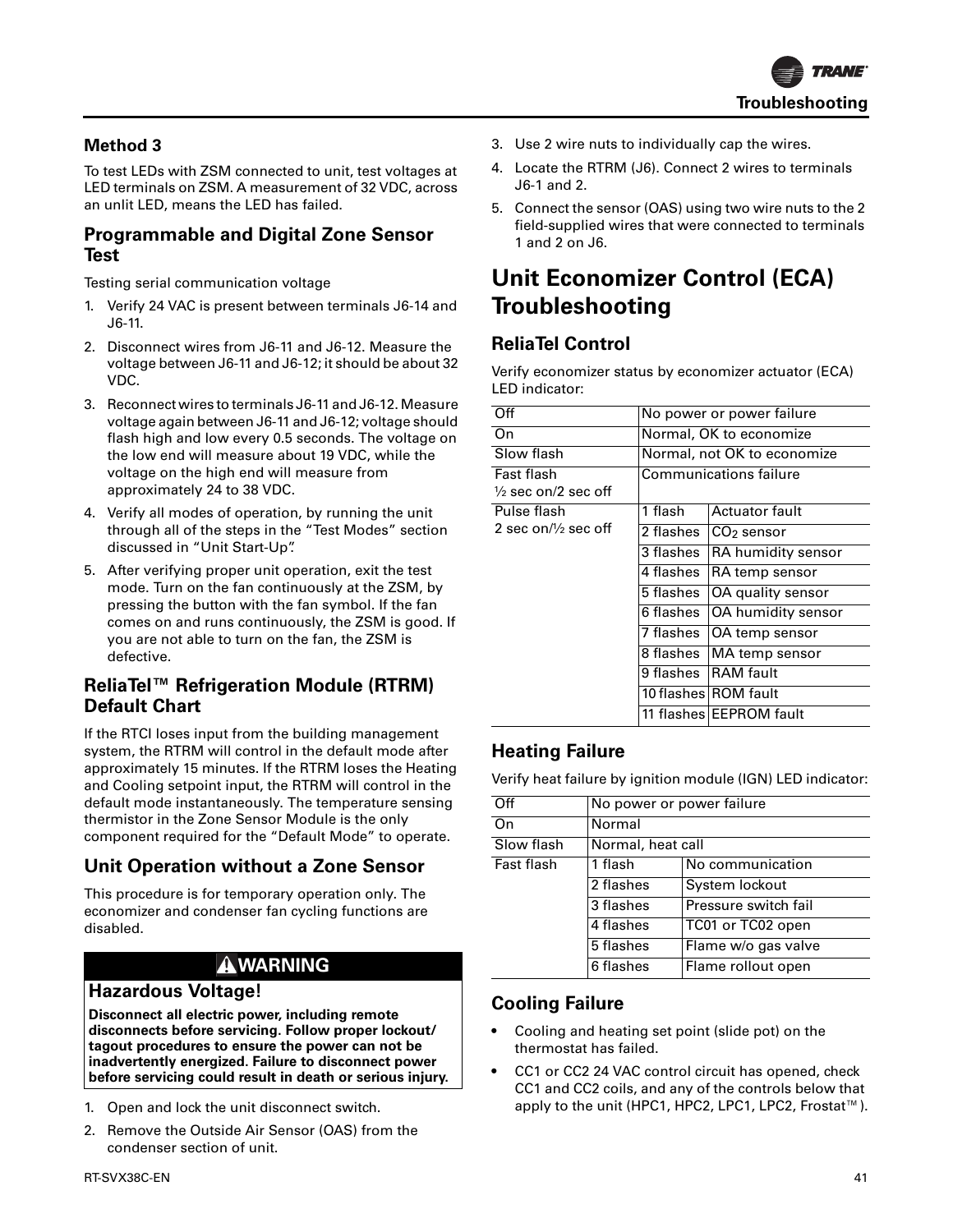

# **Resetting Cooling and Ignition Lockouts**

Cooling failures and ignition lockouts are reset in an identical manner. Method 1 explains resetting the system from the space; Method 2 explains resetting the system at the unit.

# **Resetting Lockouts—Method 1**

To reset the system from the space, turn the "Mode" selection switch at the thermostat to the OFF position. After approximately 30 seconds, turn the "Mode" selection switch to the desired mode,e.g., Heat, Cool, or Auto.

# **Resetting Lockouts—Method 2**

To reset the system at the unit, cycle the unit power by turning the disconnect switch to OFF and then to ON.